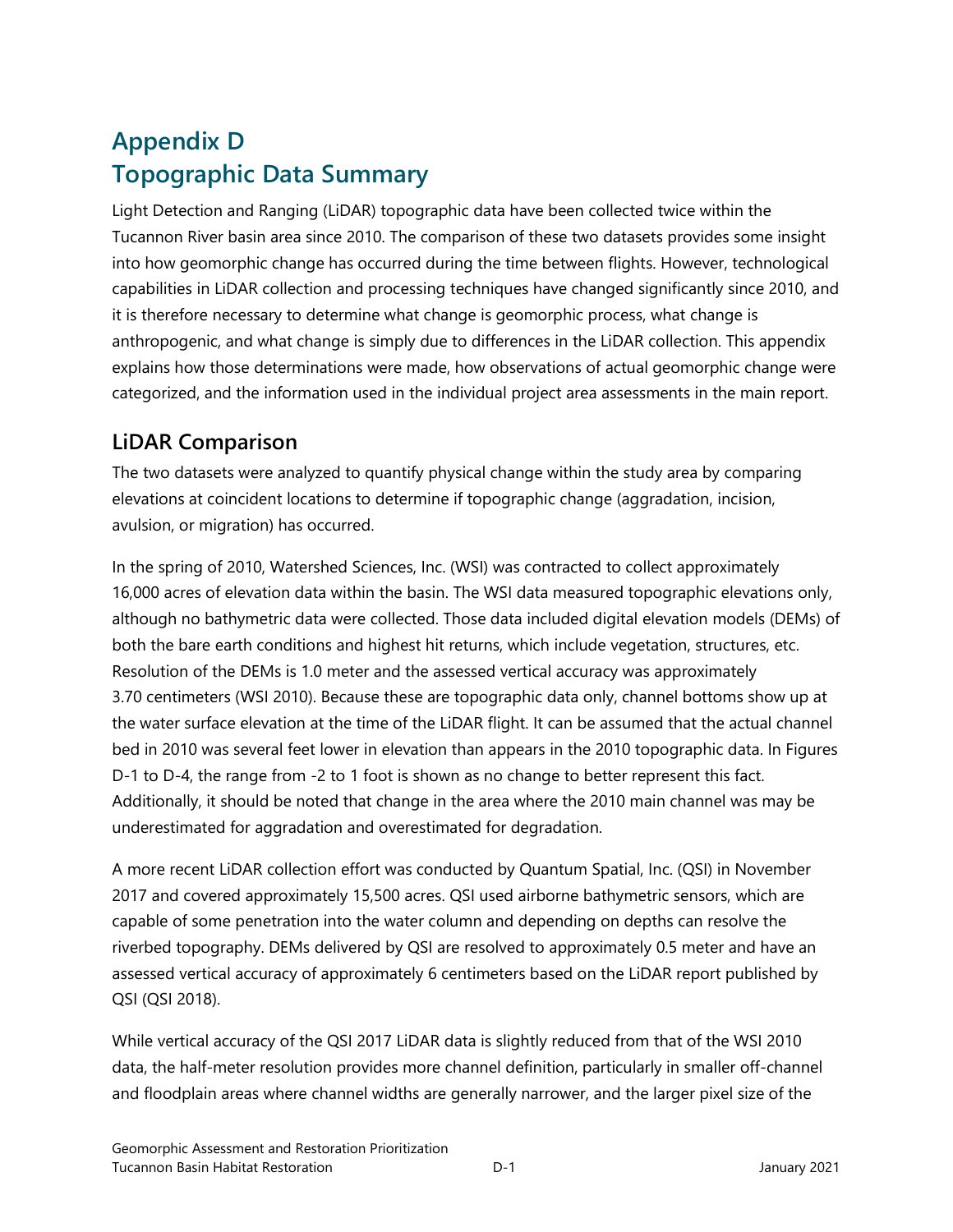

5

 $10$ 

Distance (m)  $-2010$  -2017  $15$ 

 $20$ 

2010 data is unable to represent the feature accurately shown in Figure D-1. This is useful in identifying areas of potential channel avulsion.

## **Characterization of Change**

 $-72011$ 

 $\boxed{2017}$ 

**Topographic Difference** 

(ft): 2017 minus 2010

 $-66.1 - 8$ 

 $7 - 4 - 2$ 

 $\overline{\times}$  2011 and 2017  $\overline{\phantom{0}}$ -7.9 - -4

 $\Box$ -2 - 1

 $\Box$ 1-4

 $\Box$  4 - 8

 $8 - 35.2$ 

WSEL: water surface elevation

Overall change within the basin and subsequent project areas can be quantified by the elevation difference at a given pixel. This analysis is more appropriately applied to off-channel areas as the blue-green bathymetric LiDAR is able to penetrate the water while the topographic LiDAR is reflected from the water surface; thus, a comparison between the two sets of data within the channel is likely to show a lower elevation in the 2017 data relative to the 2010 data, which is an artifact of the two different sensor types rather than a physical change of the river planform. The difference in cell resolution may also result in artificial change when compared to the 2010 data due to being unresolved in the DEM.

Quantifying physical change on a small scale can be difficult when using only the topographic change DEM created from the LiDAR data due to the previously discussed limitations. However, when looked at discrete areas/reaches and with ancillary lines of evidence (e.g., aerial photographs, channel traces, field observations, local knowledge) the topographic change analysis can be useful in identifying and quantifying localized and reach-scale geomorphic processes (e.g., avulsions, headcutting and associated downstream deposition, channel migration, and activation/deactivation).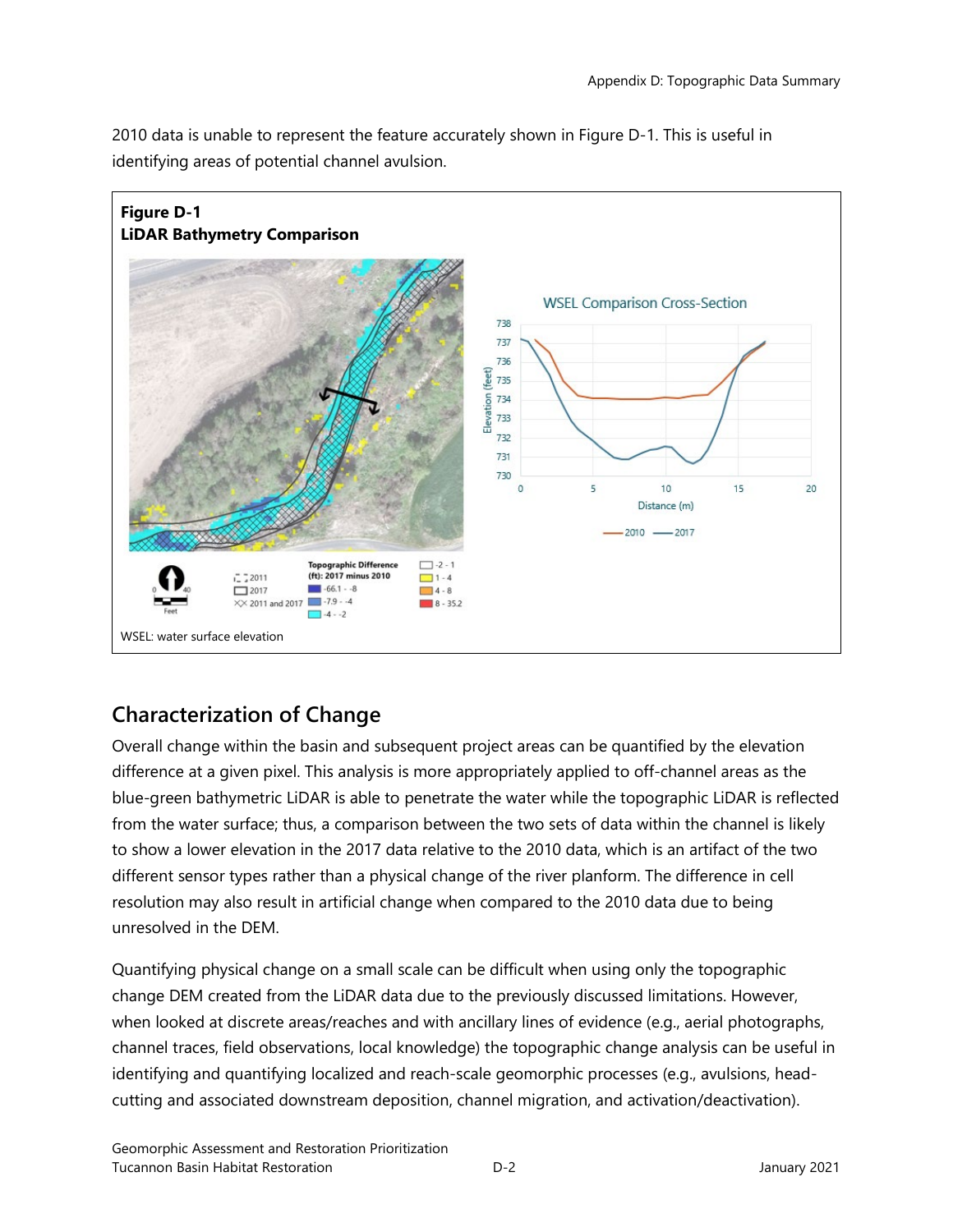Within the Tucannon River study area, the topographic change data resolves multiple geomorphic processes and features. These geomorphic processes include channel migration, avulsion, aggradation, incision, bar building, and bank erosion, among others. Channel migration is characterized by several alternating areas where the 2017 LiDAR elevation is deeper than the 2010 elevation was on either side of the channel. This effectively increases the number of meanders and sinuosity of a reach and is often seen in unconfined higher energy areas, as shown in Figure D-2.



Several large-scale avulsions were observed in this change analysis. Avulsions are characterized by whole reaches of river moving completely outside of the banks of the 2010 location. Figure D-3 shows where the river has migrated towards the right bank and eventually avulsed outside of the 2010 channel completely. Often, avulsions cause a large amount of floodplain material to be mobilized. Depending on how long ago these avulsions occurred, they are often associated with bed aggradation just downstream, as shown in Figure D-3. The area in the channel just downstream of the avulsion is 1 to 4 feet higher in 2017 than the water surface elevation was in 2010, indicating that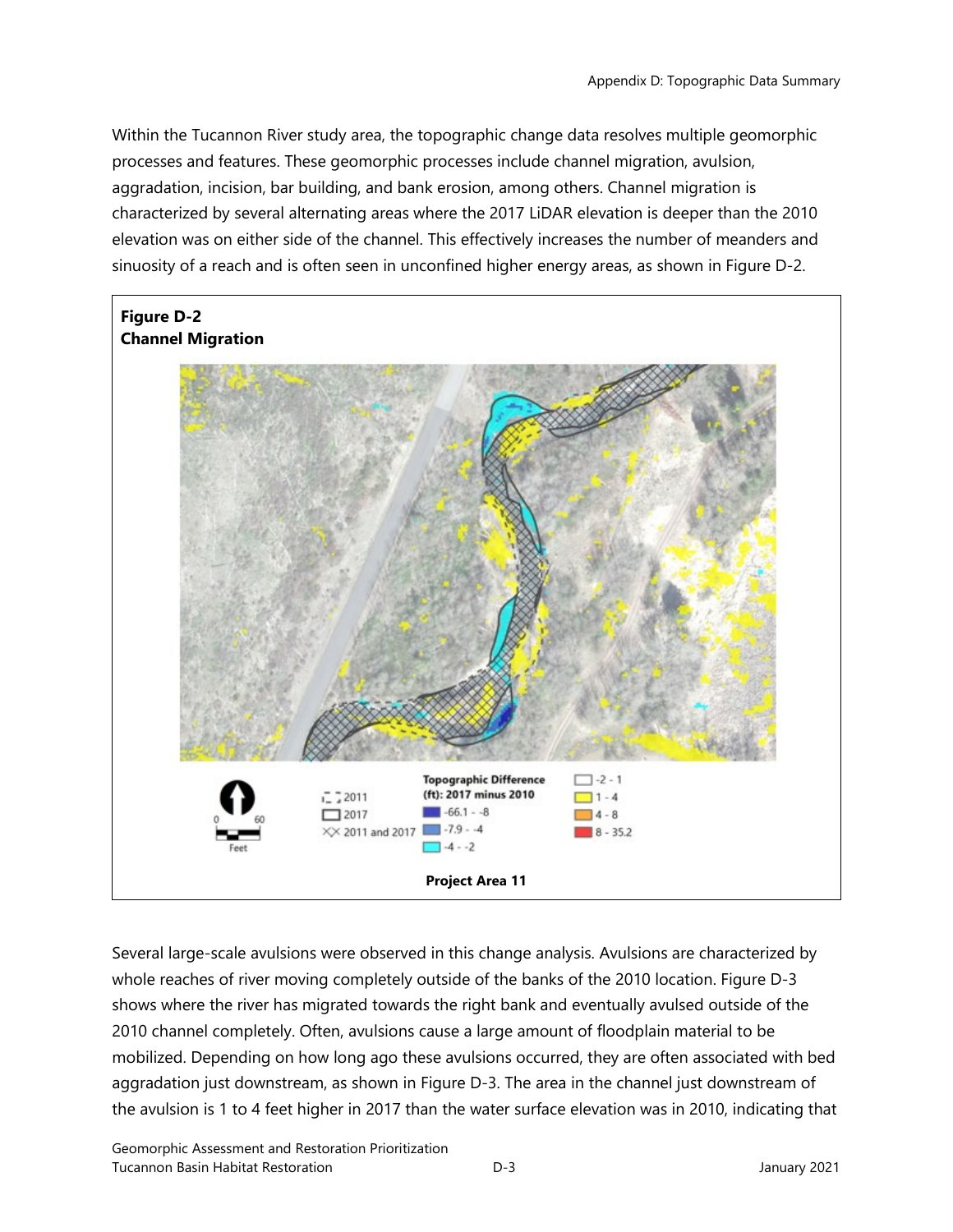much of the material from this avulsion has been deposited here at least temporarily. Areas of aggradation are not always associated with avulsions, and the source of the sediment for aggradation may be unclear. Unlike erosion within the channel, it is unlikely that areas of channel bed aggradation are false positives because the 2017 LiDAR should always register deeper channel elevation, as discussed previously. It can also be noted in Figure D-3 that aggradation downstream from the avulsion area resulted in split flow conditions and likely greatly improved floodplain connectivity. Thus, the process of avulsion and aggradation can improve habitat conditions and promote a reach-scale trend toward natural habitat creation and maintenance over time.

#### **Figure D-3 Avulsion and Aggradation**



Finally, a commonly seen geomorphic change in the basin is the process of bar building and bank erosion. Figure D-4 shows an example of this geomorphic process. Bar building and bank erosion happen on a relatively small spatial scale compared to other geomorphic processes and can either be a localized event or part of a larger geomorphic process such as channel migration, as shown in Figure D-2. However, bar building and particularly bank erosion can often threaten critical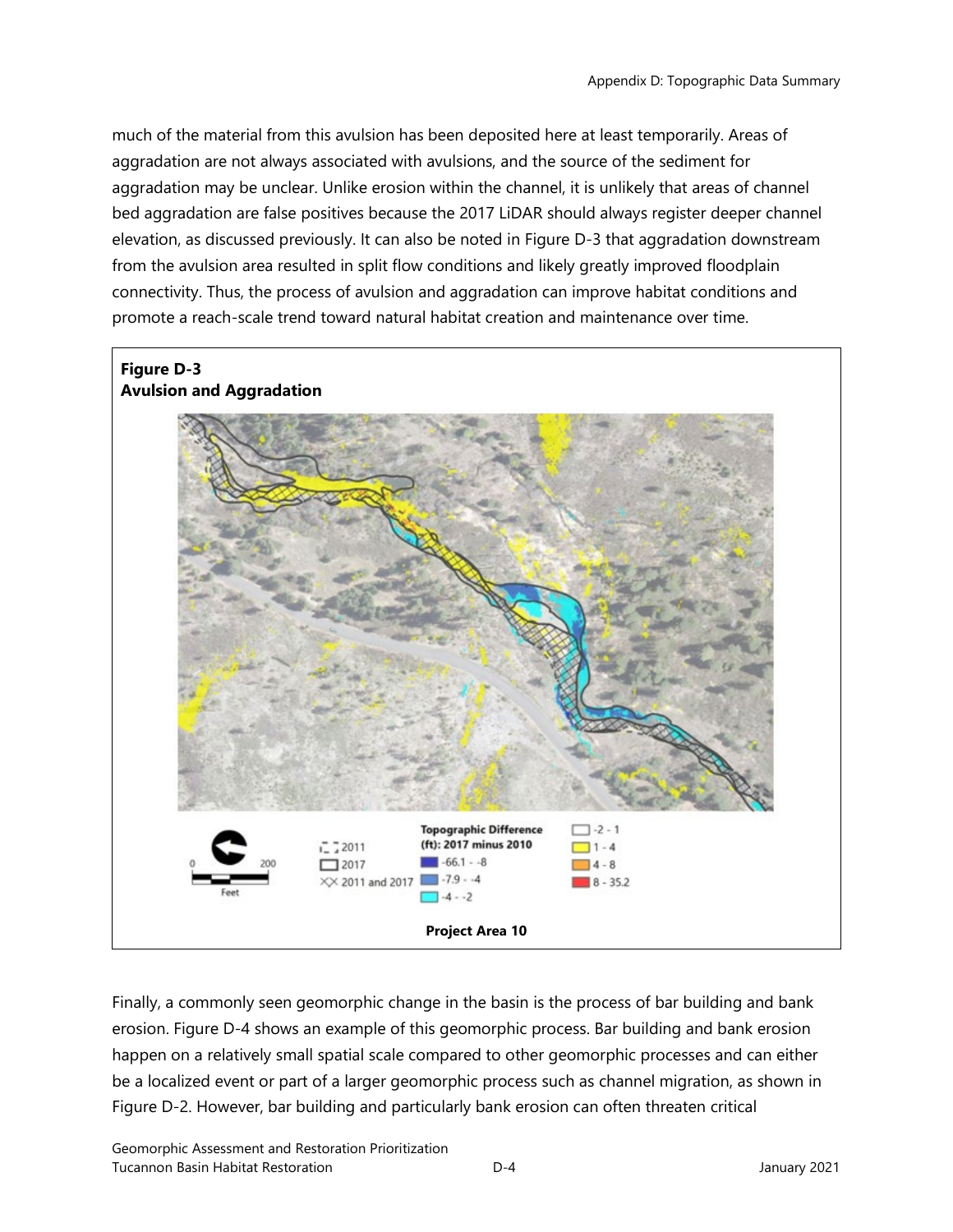infrastructure, possibly prompting actions such as emergency riprap placement, which could have negative effects on the natural processes of sediment transport and channel migration. Therefore, these areas were identified and special attention was paid to the surrounding landscape.

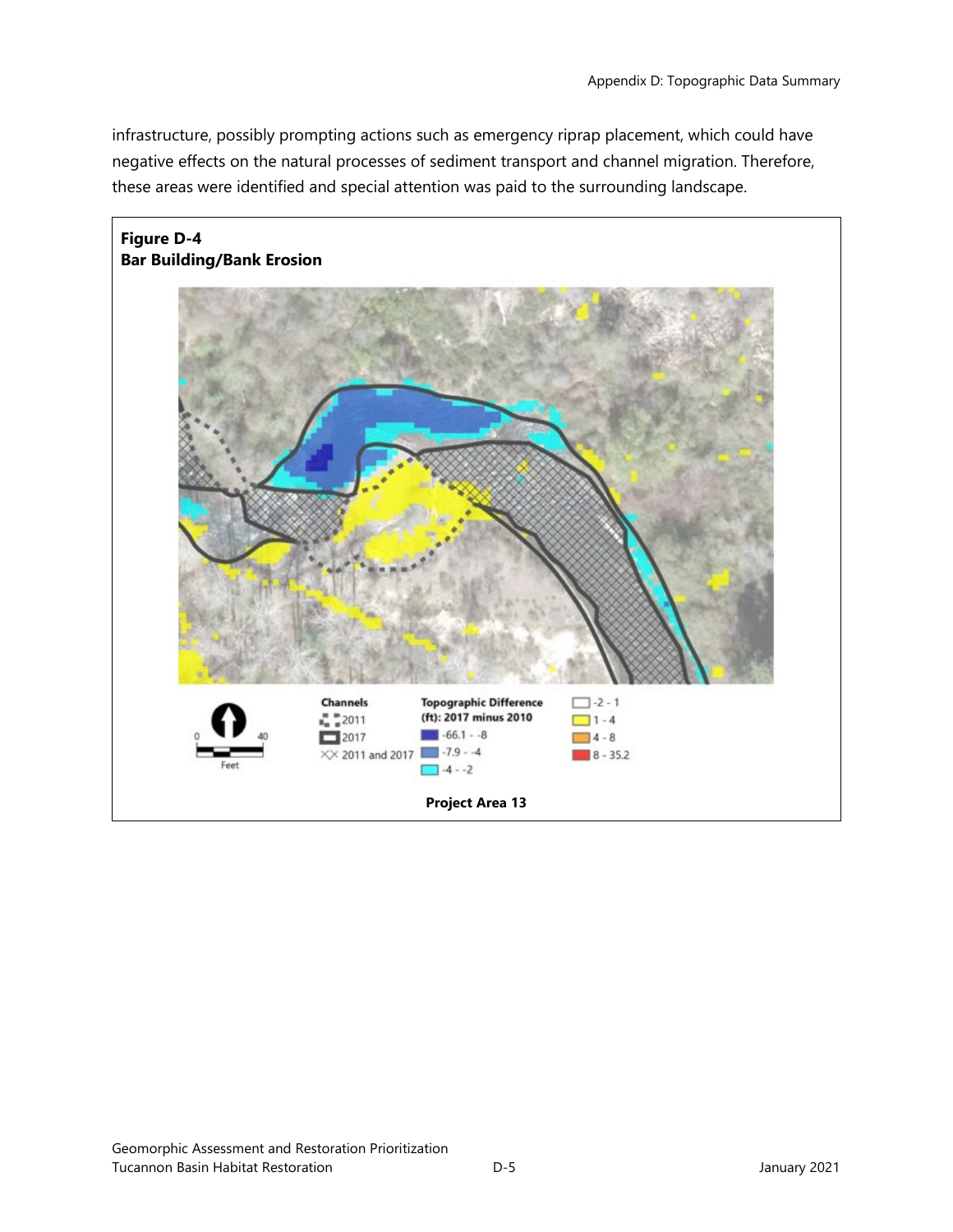# **Uses of Topographic Data**

The analyses described in this assessment use a combination of water surface information and DEMs to determine geomorphic conditions. Water surface elevations in turn were determined from a combination of 1-dimensional (1D) and 2-dimensional (2D) hydraulic models as well as directly from LiDAR results. Several relevant flow events were selected for the analyses and are described in Table D-1 along with one of three methods used to obtain them. The low-winter flow data raster was taken from the LiDAR output of water surface elevation and clipped to only include the main channel. The LiDAR was taken on November 11, 2017, when the flow at the Starbuck gage was approximately 130 cubic feet per second (cfs) and was used as the representative "low-winter flow" for this analysis. Lower flows may occur in the Tucannon River; however, these are likely to be episodic and only periodic.

| <b>Flow Significance</b>   | <b>Flow at Starbuck</b> | <b>Method</b>                                    | <b>Analyses Used In</b>                         |
|----------------------------|-------------------------|--------------------------------------------------|-------------------------------------------------|
| Low-Winter Flow            | 130                     | 2017 LiDAR Digital<br><b>Elevation Model</b>     | River Complexity, Pool Frequency                |
| Mean-Winter Flow           | 300                     | 2D Hydraulic Model                               | <b>River Complexity</b>                         |
| 1-Year Event (yearly high) | 552                     | 2D Hydraulic Model                               | <b>River Complexity</b>                         |
| 2-Year Event               | 1,435                   | 1D Hydraulic Model and<br>Relative Elevation Map | Floodplain Connectivity,<br><b>Stream Power</b> |
| 5-Year Fyent               | 2,528                   | 1D Hydraulic Model and<br>Relative Elevation Map | <b>Floodplain Connectivity</b>                  |

#### **Table D-1 Geomorphic Flows**

The hydraulic model development is the largest data processes operation performed for this assessment. However, several smaller processes were used to obtain critical pieces of information as well. Both methods are based either on the LiDAR survey or the aerial photographs taken shortly afterwards.

Aerial photographs taken in April of 2018 (QSI 2018) were used to estimate roughness values for the HEC-RAS model as well as define rough channel extents. Channel extents were used to help characterize the change in LiDAR described previously. Additionally, major features such as roads, levees, floodplain lakes, and structures were digitized based on these aerial photographs.

It should be noted that the aerial photographs were taken at a different date than the LiDAR (April 2018 vs. November 2017) and therefore represent different flow conditions. The flow on the date of the aerial photographs is estimated at 320 cfs at the Starbuck gage, which corresponds to the flow analyzed for "mean-winter flow" in Table D-1. The flow rate during the LiDAR flight was 130 cfs at the Starbuck gage, which more closely represents the "low-winter flow" in Table D-1. Finally, the